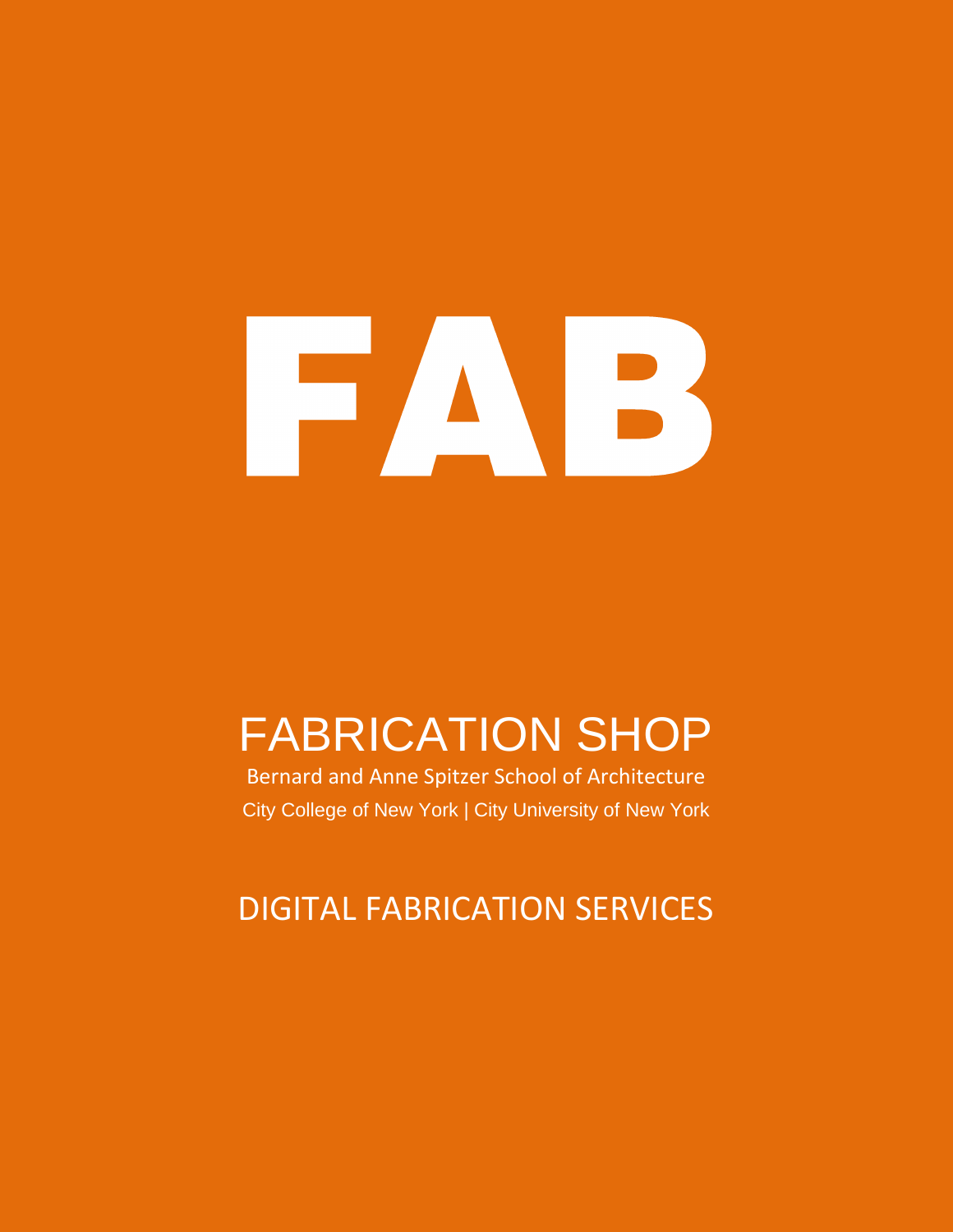

### **DIGITAL FABRICATION SERVICES**

Updated on October 10th 2018

## **CONTENTS**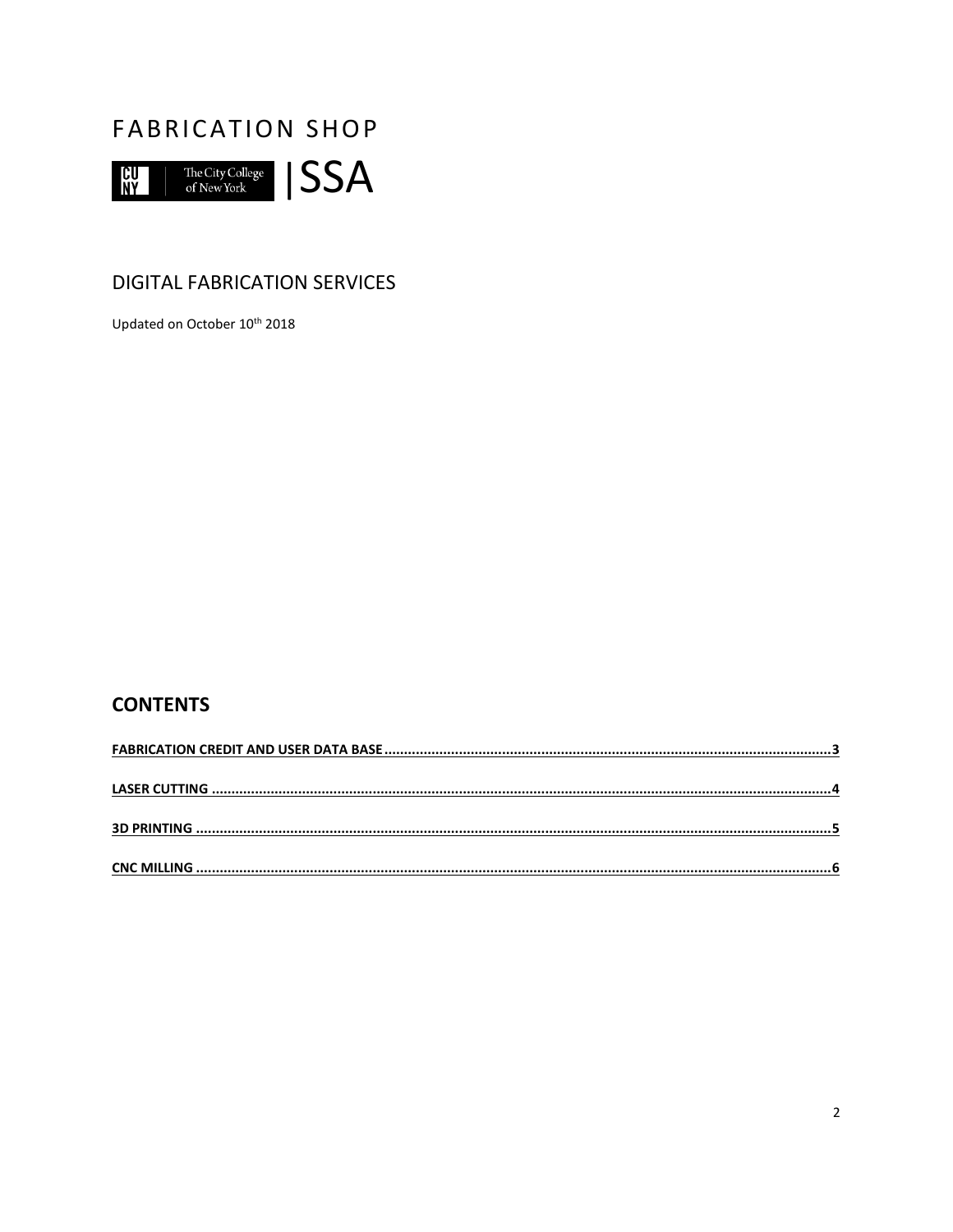<span id="page-2-0"></span>**Policies for the SSA Fabrication are under continuing review and evaluation. This and other documents pertaining to the Fabrication Shop are revised and expanded periodically. It is important that every user refers to the SSA website to familiarize themselves with the latest revisions and updates.**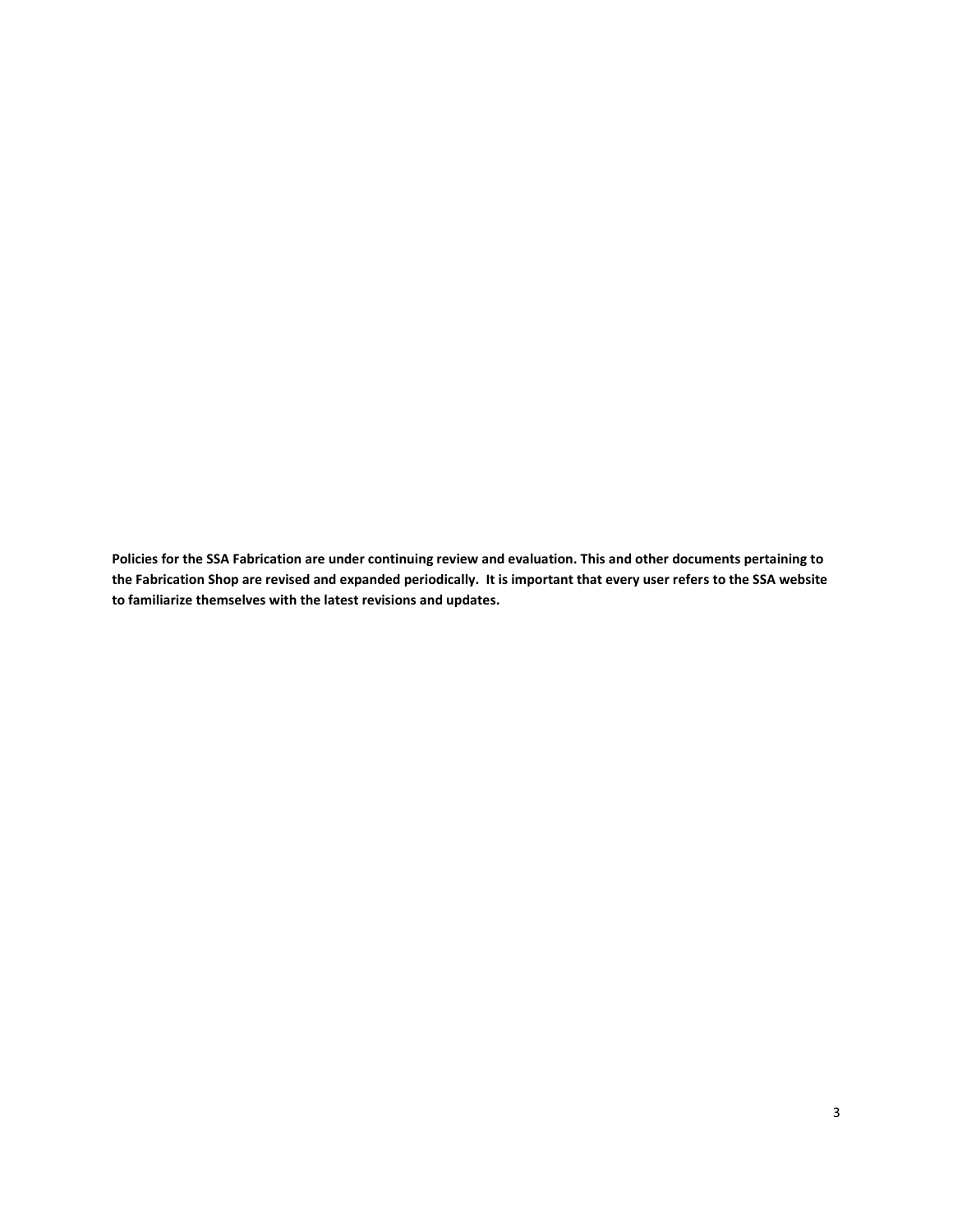#### **FABRICATION CREDIT AND USER DATA BASE**

First time users, after having finished the orientation, create an account in our user database in order to start using the Fabrication Shop including the shop tools, tool checkout, laser cutting, CNC and 3D printing. User accounts can be created in the Fabrication Shop using a valid SSA ID card for SSA students who have finished their fabrication orientation; contact [aaskarinejad@ccny.cuny.edu](mailto:aaskarinejad@ccny.cuny.edu) . For digital service, users should be present with their ID for submissions and initial processing of their file.

**Account Credit:** Every semester each student is provided with a virtual sum of money, as a Fabrication Shop credit for the free use of CNC and 3D printing machines (Laser cutting is only limited by 1 hour weekly reservations at no charge.) Each student has a credit of 2 hours of CNC milling and 1200 grams of 3D printing per semester. After each CNC or 3D printing job, it will be deducted from your semester long credit. After the free credit has been used, the students can pay for the services after the job is finished. An individual can only use his/her own credits and sharing or combining accounts is prohibited. Team projects may only be submitted under one student name/credit. Those who share their credits risk losing the privilege of Fabrication credits for up to two semesters. If a user's account has a negative balance from past projects they may not be allowed to continue using that service until the fees have been paid. To pay for service fees, funds can be deposited into student's/faculty's CCNY ID using a "FLEX" account which will be used for recharging the their account at the Fabrication shop. (Complete Link: [https://citycollege](https://citycollege-sp.blackboard.com/eAccounts/AnonymousHome.aspx)[sp.blackboard.com/eAccounts/AnonymousHome.aspx](https://citycollege-sp.blackboard.com/eAccounts/AnonymousHome.aspx) )

#### <span id="page-3-0"></span>**LASER CUTTING**

a. The SSA Fabrication Shop has two Universal Laser Cutters with 18" by 32" beds. They are the most commonly used machines for building architectural models. The laser cutters are operated by staff and projects can be done by file submission.

Additionally, the MArch students may have access to their dedicated laser cutter – if the MArch laser cutter is not operating, MArch students can submit to the general machines.

- b. The Laser Cutting service is **only** available for school projects; personal and commercial use are prohibited.
- c. The files should be prepared in DWG format, according to the template available on the SSA website.
	- The file units must be inches.
	- The stock material should be measured carefully and drawn within the 18"x 32" boundary of the laser bed located at the top left corner.
	- The pieces should be scaled and placed within the stock with a  $\frac{y}{x}$  margin around the material outline to ensure a safe cutting operation; lines must be trimmed beyond the margin lines.
	- Limit your layers to the following: 0(Black/White color for borders, notes, etc. that will not be cut or etched), CUT (CAD default Cyan), ETCH (CAD default Green), and ENGRAVE(CAD default Blue).
	- The lines on the CUT layer will be cut out of the stock material.
	- The etch and engrave operations are similar and create the line pattern on the surfaces; etching draws thinner lines.
	- The drawing should be checked to avoid duplicate lines both with the "Overkill" command and manually. Doubled lines result in longer cut times and over-burning of the material.
	- The laser cut line is about 1/32" thick and thus parallel cut lines must be more than 1/16" apart.
	- Pieces smaller than ¼" x ¼" may fall into the laser bed's honeycomb.
	- All fonts should be the AutoCad's "romans"- otherwise the laser cutter wouldn't read it or creates a hatch within the font area resulting in a significant time waste.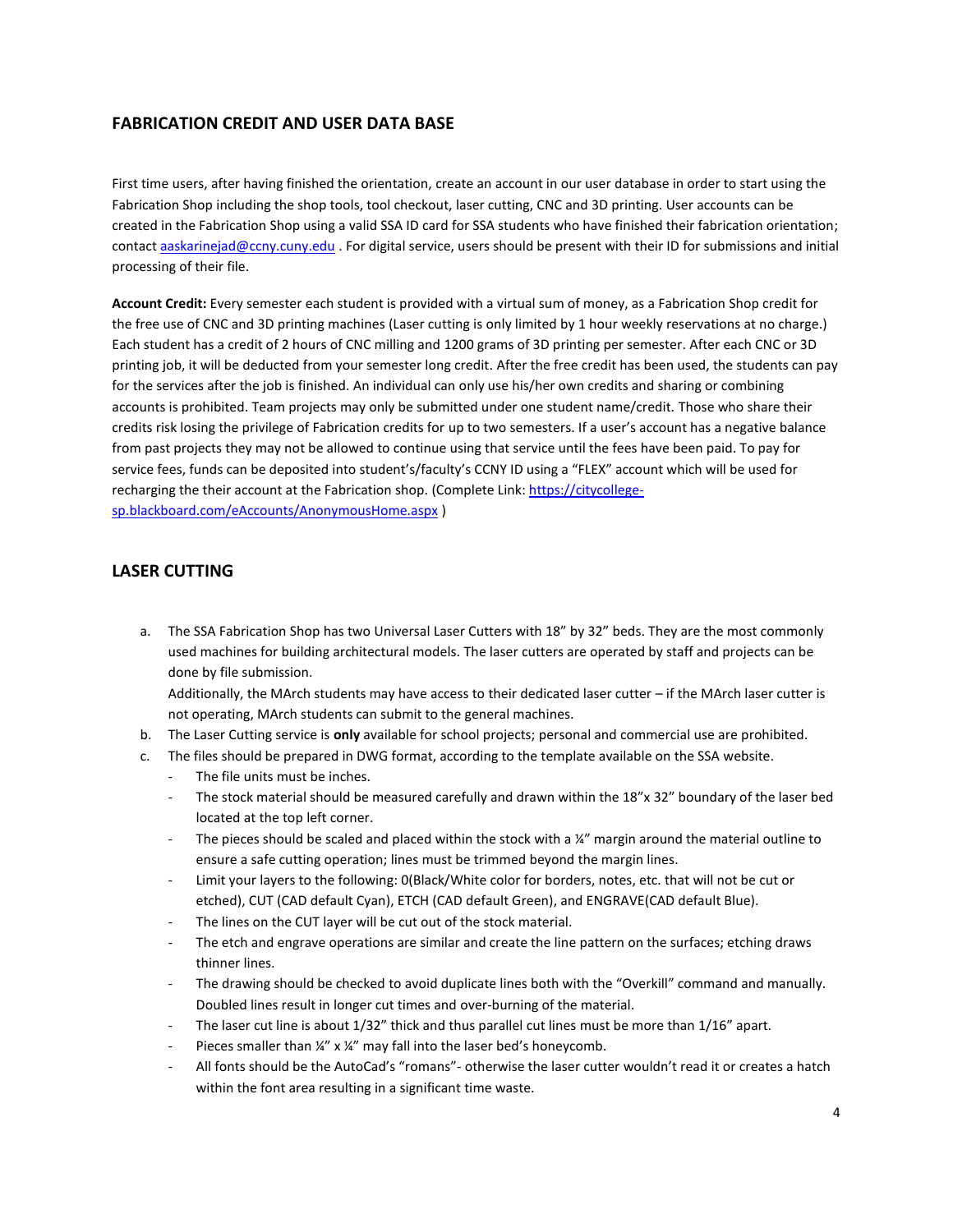- Save your DWG with a 2010 format on your computer AND a flash drive. (Save As)
- d. We recommend finalizing your file with the staff beforehand. Preparing the files is the students' responsibility and file adjustments should be done on the users' personal computer. The Fabrication lab computers may not be used for file modifications or downloads.
- e. Prepare your material. Carefully measure the width, length and thickness. In general, maximum sheet thickness is 1/8". The thicker the sheets, the longer the cutting time. For 1/8"< sheets, a recut may be necessary to cut through the thickness doubling the cut time. Thicker materials can be etched and engraved only. The material piece must be flat with consistent thickness; warped sheets will result in cutting problem and fire hazard. The materials that can be cut on the laser cutters are Basswood, Balsa, Chipboard, Museum/mounting board, Plexiglass/Acrylic and paper. Corrugated cardboard and foam core can only be cut with simple line work as a high density of cut lines can cause a fire. The use of any other materials should be coordinated with the Director of Fabrication. Lexan, PVC, styrene, polycarbonate, vinyl, glass, and metal are not allowed. Prohibited materials could melt on the laser bed, cause fire or release toxic gas which, beside health hazards, could damage a machine. Plastics can release carcinogens such as benzene.
- f. There is a weekly 1 hour limit for using the laser cutter including the time spent preparing the file, material and machine. After one hour the remaining sheets will be placed on hold until the queue has ended (i.e. in effect the user will be moved to the end of the line.) If one sheet takes longer than one hour, it will be interrupted in the middle of cutting resulting in an incomplete operation.
- g. We do not recommend using the laser etching function as a print. In other words, using excessively detailed drawings for etching (e.g. hatches, large urban maps from ARCGIS, detailed facades) or cutting (e.g. human figures) because they are time consuming and are likely to take more than one hour and remain unfinished. Excessively detailed files may be rejected.
- h. To submit a file go to the room 213 with your valid SSA ID, DWG file on a flash drive and the material along with a masking tape (to tape the cut pieces together preventing their loss). Write your name on ALL sheets and tape.
- i. The files should be submitted 72 hours in advance of your deadline. This time may increase during the busy periods such as finals weeks. We can let you know about the number of people in front of you but any time estimates are NOT guaranteed.
- j. You will receive a text once your project is ready.

#### <span id="page-4-0"></span>**3D PRINTING**

We have a series of UltimakerS3 3D printers at the Fabrication Shop with a maximum print volume of 9"x7.3" bed(XY) and 7.8" height(Z). These prototyping machines are a fast way to create complex forms from three dimensional modals. Our default material is 2.85 PLA Filaments provided by the users (other filaments can be coordinated). The printers are operated by the shop staff only. The 3D printing service credit is only available for school projects and experiments; personal or commercial projects are not allowed. 3D printing is charged per grams of material (filaments provided by the users) to the semester long credits. As of September 2021 each student has a free 3D printing credit of 1200grams per semester. Sharing/ pooling the semester credit is not allowed.

The guidelines for submitting the files are as follows:

a. Preparing the 3D model is the user's responsibility. The shop computer systems may not be used for correcting the files and they should be prepared in advance.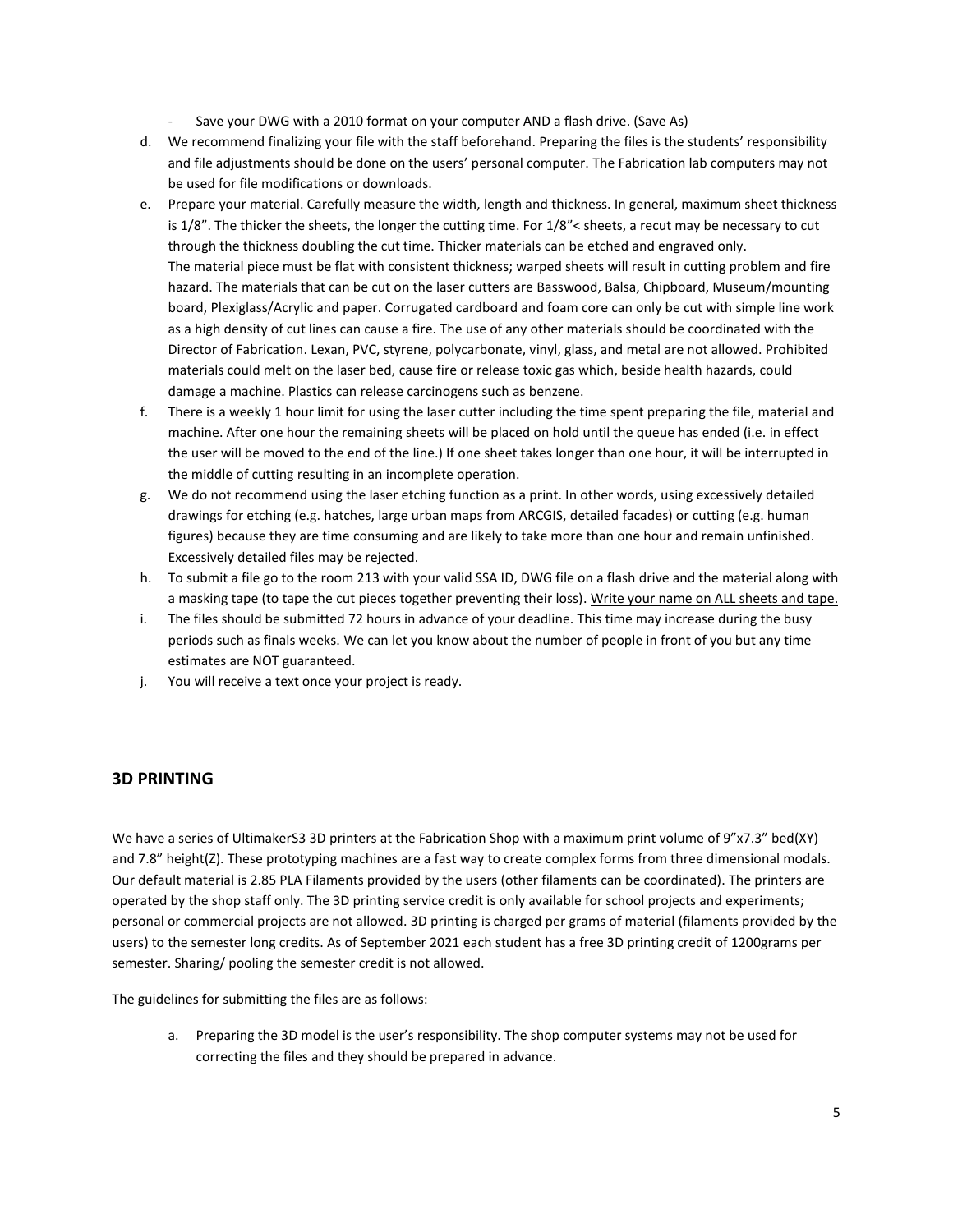- b. The 3D printer is only able to print volumes. Any unclosed surface in the 3D models should be given a thickness of over 1/16" minimum. Geometries thinner than 1/8" increase the risk of failed prints
- c. Volumes should be 'water-tight.' If you are working in Rhino, it means they should be closed polysurfaces (see its properties). Use the "Show Edges" command to check.
- d. Make sure your units are in inches.
- e. Scale the model to fit inside the printing limits of the printer. (For Ultimaker it is 9x7.3x7.8 inches)
- f. Lay your volume flat on the XY plane (with the least Z height), on the most stable side (most contact with the XY plane) and with minimal overhangs to avoid supports.
- g. "Export Selected" only the printable volumes in STL format.
- h. Name your file with this format: "Last Name-First Name\_Professor\_Model Name"
- i. Bring your ".STL" file to the Fabrication Shop on a flash drive. To make sure about the correct printer settings, ".UFP", ".gcode", ".x3g" files exported from the 3dprinter software are not accepted.
- j. Mark your filament with your name (the person whose name will be on the Sign-up sheet.)
- k. The user should be present at the time of submission with their ID prints cannot be done under someone else's name. Contact the director of fabrication for urgencies.
- l. Submit your file to the staff at the laser/3D printing room (located on the second floor.) We will review your file to make sure it is printable. You will be notified about the cost of printing and we can inform you about the credit remained on your account. Credits may not be shared.
- m. Our staff prepare the file as soon as they are available and a Machine is free. Nevertheless, make sure to submit your files 72 hours in advance of your deadline. This time may also increase during the busy periods such as the final weeks or due to machine failures during the printing process.
- n. Models with more than 15 hours of printing time may not be accepted during the busy times in order to give everyone a chance of using the machines. If a file takes longer than 15 hours and there are more files left for that user, (s)he will be put on hold until the other projects in the queue have been printed.
- o. Prints longer than 24 hours should be cut into smaller pieces.
- p. You will receive a text (alternatively and email) once your job is ready.
- q. If the 3D prints are not finished due to printing defects you will not be charged for the prints. We can retry the print one more time on another machine if the student chooses but after than the file will be marked as "failed". The Fabrication Facilities is not responsible for the loss of materials in the failed prints.
- r. Come to the Laser-3D Room, if applicable, pay for your job and pick up your model and filament.

#### <span id="page-5-0"></span>**CNC MILLING**

The SSA has a large CNC router with a functional bed size of 4.5 feet by 8 feet. It can be used for fabrication purposes as well as models, topographical bases, etc. After preparing the file the students and faculty schedule a meeting with the shop staff to discuss their project. You can make an appointment by coming to the Fabrication Shop in person. For questions, contact [aaskarinejad@ccny.cuny.edu.](mailto:aaskarinejad@ccny.cuny.edu) The CNC routers are operated by the shop staff only.

The CNC service is only available for school projects; personal and commercial projects are not allowed. CNC cutting fees are on an hourly basis, deducted from the user's credit or paid (see p.4, Fabrication Credit and User Database).

a. First step for a CNC project is to determine the appropriate material. You can consult the shop staff in order to find the best material option for you. Materials are provided by the users. The CNC machine is commonly used for cutting flat sheets such as Foam, MDF, Plywood and Wood. A variety of foams may be used on the CNC